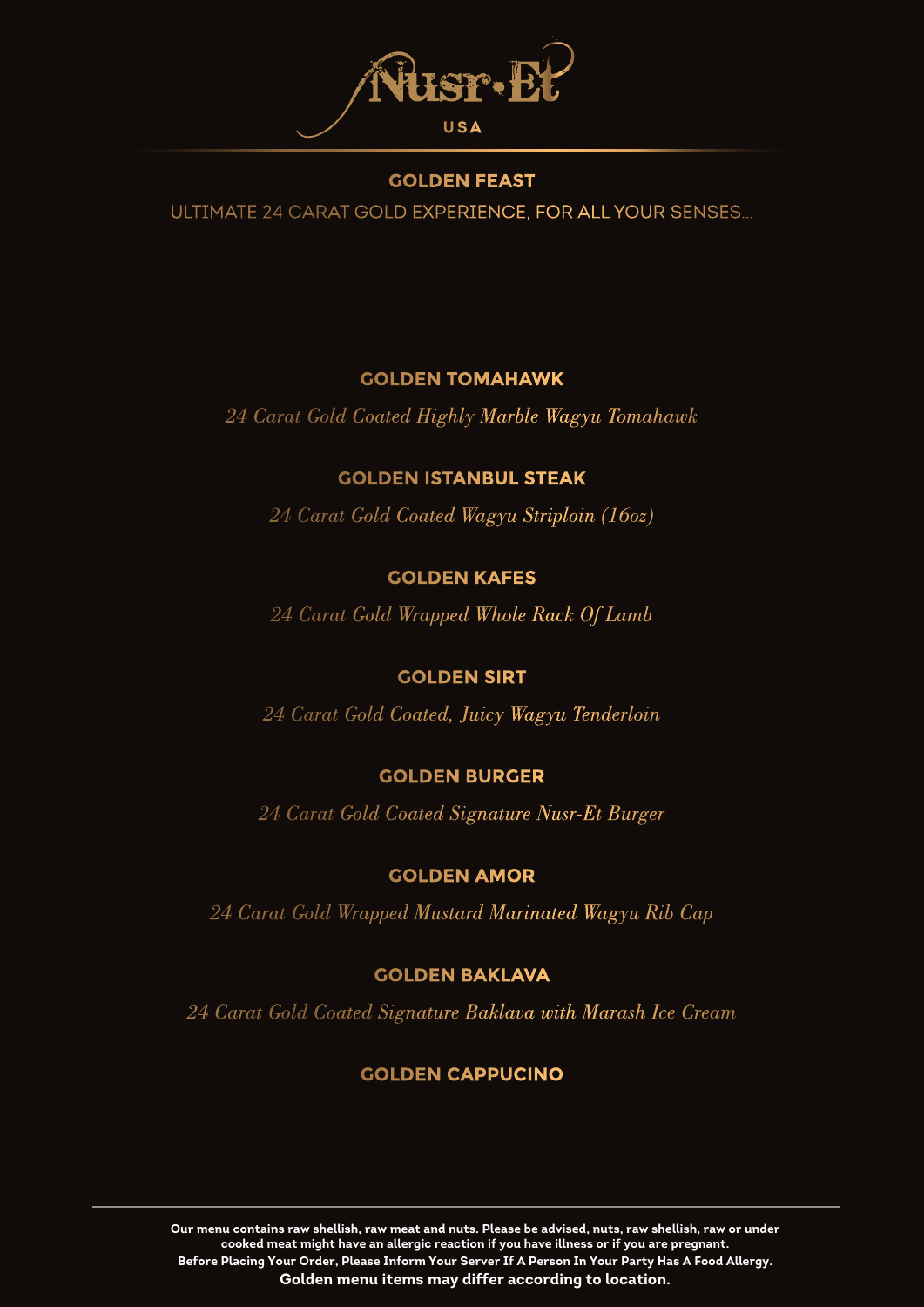

#### **MAIN FEAST**

# **STARTERS**

### **\*BEEF CARPACCIO**

*Arugula, Parmigiano-Reggiano, Olive Oil, 12 Years Aged Balsamic*

#### **MEAT SUSHI**

*Avocado Cream, Crispy Potato*

## **\*STEAK TARTARE**

*Dijon Mustard, Shallots, Capers, Chili Sauce, Ketchup, Cognac, Crispy Potato*

# SALADS

# **NUSR-ET SPECIAL SALAD**

*Garden Greens, Walnuts, Local Goat Cheese, Black Raisin...*

**FRESH BURRATA & HEIRLOOM TOMATOES**

*Basil Pesto, Arugula*

## **OTTOMAN SALAD**

*Tomato, Walnut, Onion, Anaheim Pepper, Parsley, Chili Flakes and Pomegranate Dressing*

## **BABY ARUGULA & AVOCADO SALAD**

*Cherry Tomatoes, Parmesan, Pine Nuts, Orange, Balsamic Dressing*

## **WEDGE SALAD**

*Fresh Iceberg, Cherry Tomato, Parseley, Red Onion, Shaved Parmesan, Dill, Roasted Garlic...*

\*Our menu contains raw shellish, raw meat and nuts. Please be advised, nuts, raw shellish, raw or under cooked meat might have an allergic reaction if you have illness or if you are pregnant.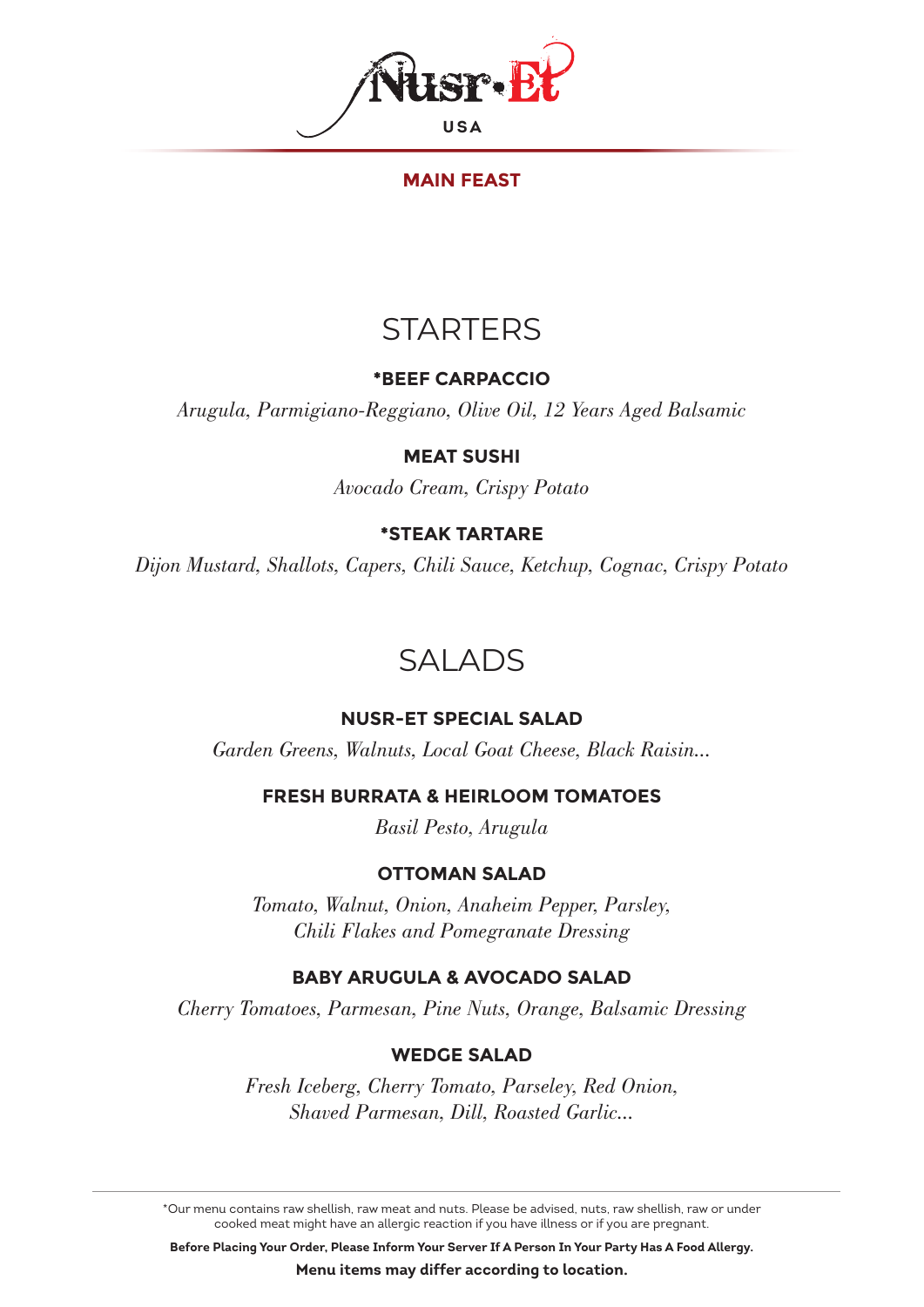

**MAIN FEAST**

# SEAFOOD STARTERS

## **\*MARKET OYSTERS**

*Battle Point or Blue Point Based on Seasonality*

# **TUNA TARTARE**

*Avocado, Ginger, Apple, Yuzu Juice*

**\*SALMON TARTARE** *Celery, Capers, Mustard Mayo*

# **\*GRILLED PRAWNS**

*Arugula, Cherry Tomatoes*

## **SEAFOOD PLATTER**

*Cocktail Shrimp, Oysters and King Crab Leg with Red Wine Vinaigrette, Cocktail Sauce*

## **\*SALTBAE CRAB CAKE**

*Crab Meat, Roasted Sweet Pepper Sauce, Tropical Fruit Salsa*

## **SESAME SEARD TUNA TATAKI**

*Tuna Fillet, Citrus Dressing, Orange, Pineapple, Cilantro Radish*

\*Our menu contains raw shellish, raw meat and nuts. Please be advised, nuts, raw shellish, raw or under cooked meat might have an allergic reaction if you have illness or if you are pregnant.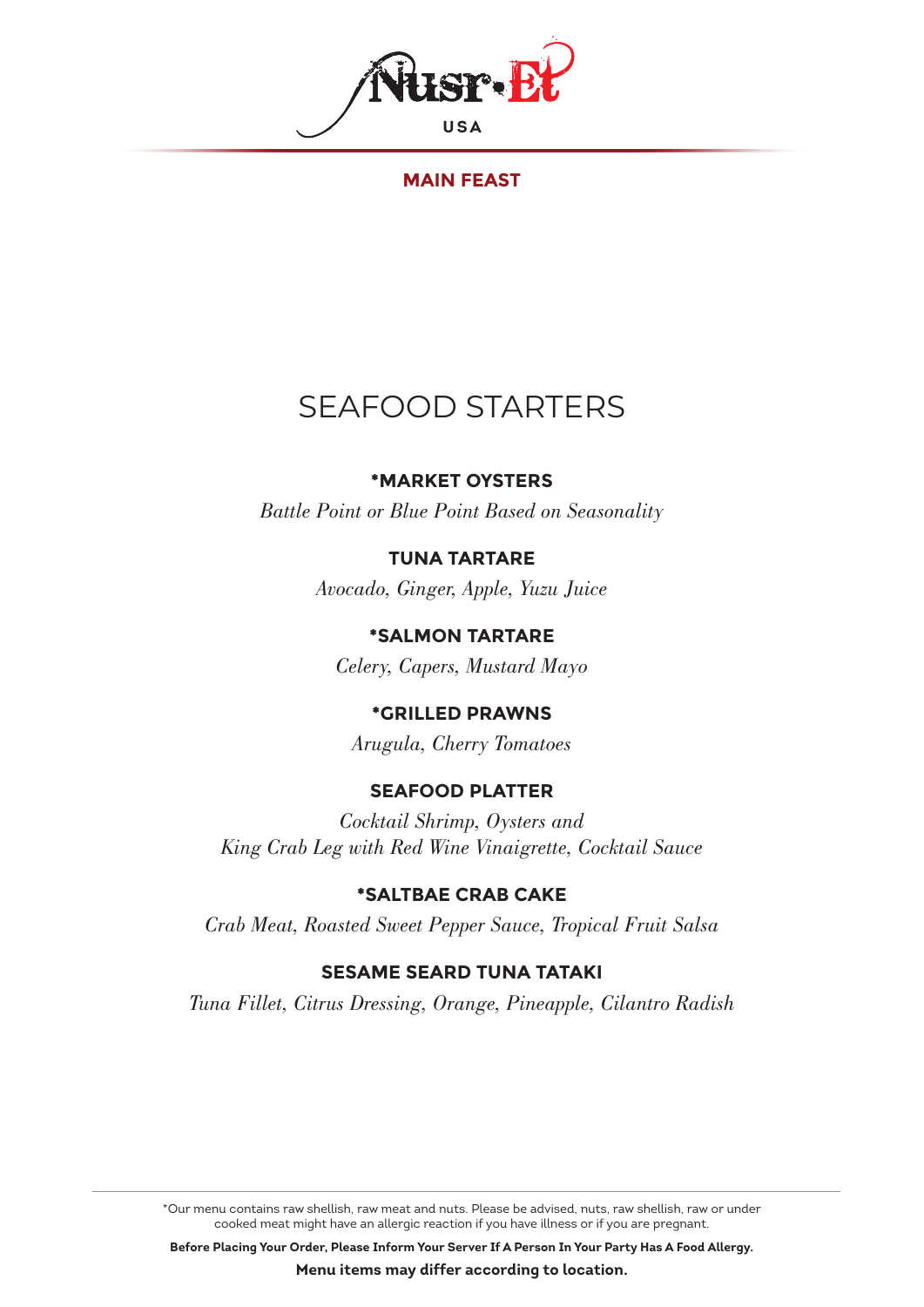

**MAIN FEAST** FOR THE REAL MEAT ENTHUSIASTS

# FROM THE CHAR-GRILL

*99% of our meat selections are highly marbled authentic Wagyu Beef, sourced from the top Wagyu producers around the world*

**LOKUM** *Sliced Wagyu Tenderloin*

**KAFES** *Whole Rack of Lamb*

**OTTOMAN STEAK** *Mustard Marinated Thick Cut Bone in Ribeye*

**SIRT** *Mustard Marinated Wagyu Tenderloin For Sharing*

**ISTANBUL STEAK** *Thick Cut Wagyu Striploin*

**#SALTBAE TOMAHAWK** *Highly Marbled, Mustard Marinated Wagyu Bone in Ribeye*

**8 HOURS ROASTED ASADO SHORT RIBS** *For Sharing*

**ŞAŞLIK** *Buttermilk & Spice Marinated Tenderloin, Shallots*

**NUSR-ET SPECIAL** *Sliced Tenderloin, Griddled with Butter and Home-Made Baguette For Sharing*

**SPAGHETTI** *Thinly Sliced Striploin*

**MEATBALL WITH CHEESE**

*Char Grilled and Served with French Fries* 

## **AMOR #SALTBAE'S PRIVATE RESERVE CUT**

*Mustard Marinated Wagyu Rib Cap For Sharing*

\*Our menu contains raw shellish, raw meat and nuts. Please be advised, nuts, raw shellish, raw or under cooked meat might have an allergic reaction if you have illness or if you are pregnant.